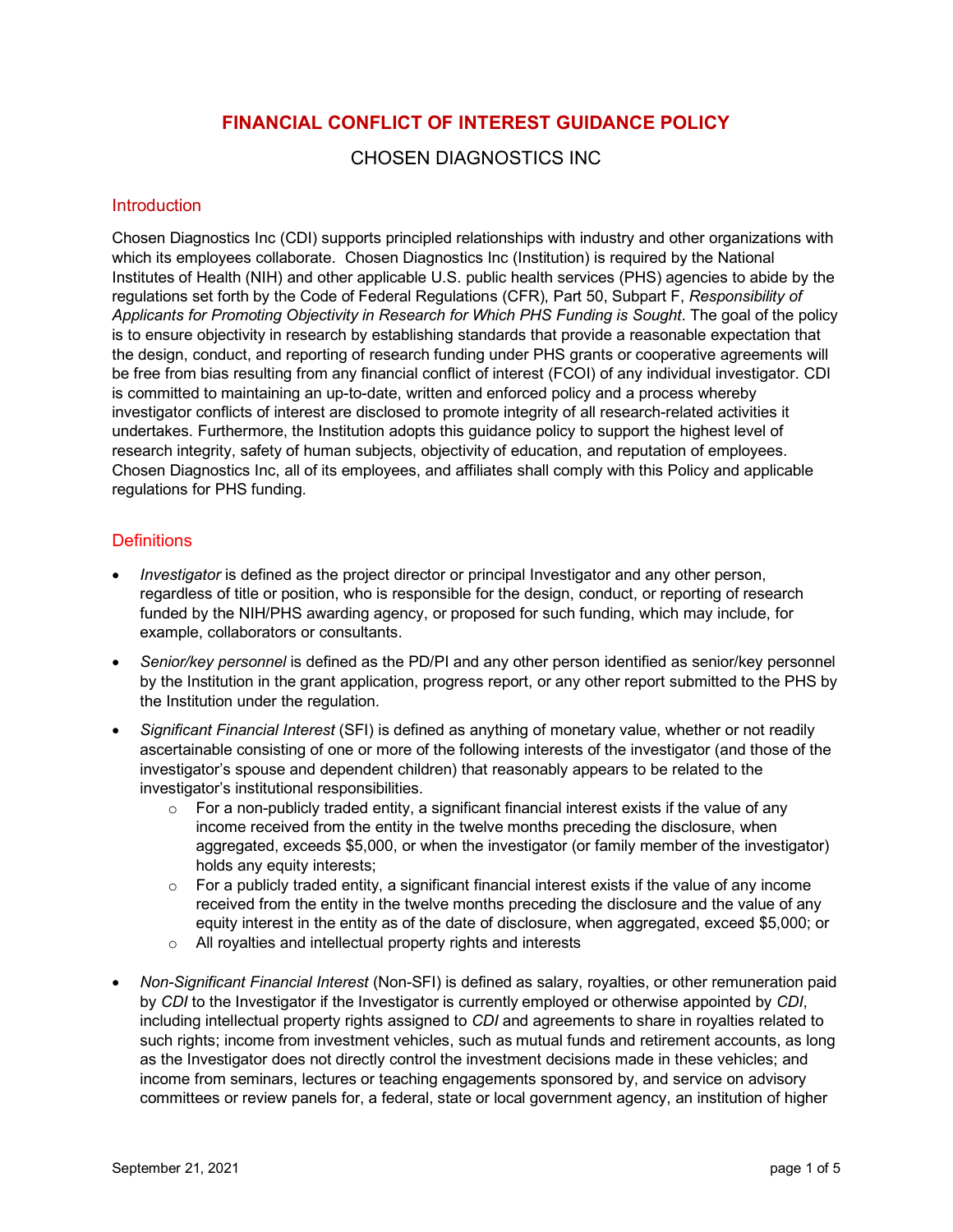education as defined at 20 U.S.C. 1001(a), an academic teaching hospital, a medical center or a research institute that is affiliated with an institution of higher education. Non-SFI does not need to be reported in the FCOI disclosure.

- *Other duality of interest* is defined as interactions or relationships with commercial entities (such as pharmaceutical, biotechnology, and medical device manufacturers) whose products or services may be used, test and/or affected by or whose products or services might be perceived as conflicts of interest related to PHS-funded research. All activities that would qualify as duality should be reported to the Institution. In addition, all relationships with commercial entities whose products/services are being used/tested or are in direct competition with those being used/tested should be disclosed to the Institution. Examples of interest that should be disclosed are:
	- $\circ$  Ownership of stock, equity, or other financial interest in a company/entity which has products that might be used in or benefit from or be harmed by the research results;
	- $\circ$  Employment, office, or directorship in any company/entity involved or potentially involved with the research study;
	- $\circ$  Personal compensation from any company/entity involved or potentially involved with the research study;
	- $\circ$  Consulting/advisory arrangements with any company/entity involved or potentially involved with the research study, including service on data and safety monitoring boards, external evaluation committees, or advisory boards;
	- $\circ$  Involvement with grants, contracts, research, training, or other support (restricted or unrestricted) from any company/entity involved or potentially involved with the research study;
	- o Travel grants to attend educational symposia provided by any company/entity involved or potentially involved with the research study. This includes services in one of the aforementioned consulting/advisory arrangements;
	- $\circ$  Intellectual property rights (i.e., copyright, patent, trademark) related to the activities of the research study; or
	- $\circ$  Relationship with a company/entity that may affect academic advancement or status, such as sponsorship of an endowed chair or establishment of a fund for use by the study investigator(s).

# Training Requirements and Duties

Each Investigator must complete FCOI training prior to engaging in PHS-funded research, at least every four years, and immediately, if Chosen Diagnostics revises the FCOI Policy that affects requirements of Investigators, an Investigator is new to CDI, or an Investigator is non-compliant with the FCOI Policy. Training can either be completed using the NIH FCOI tutorial found at:

https://grants.nih.gov/grants/policy/coi/tutorial2018/story\_html5.html, or by review their responsibilities related to this policy with the Chosen Diagnostics Inc's FCOI Policy manager. Confirmation of understanding of the Investigator's responsibilities under this policy will be recorded upon completion of training.

# Disclosure, Review, and Monitoring Requirements

Investigator(s), subrecipient investigator(s), and contract research organization investigators must complete disclosure forms (1) at the time of application to participate in any NIH/PHS-funded research or when first engaged in the research and (2) annually each May with updated information. New conflicts should be reported within 30 days of acquiring a new SFI or substantial change in external relationships or activities.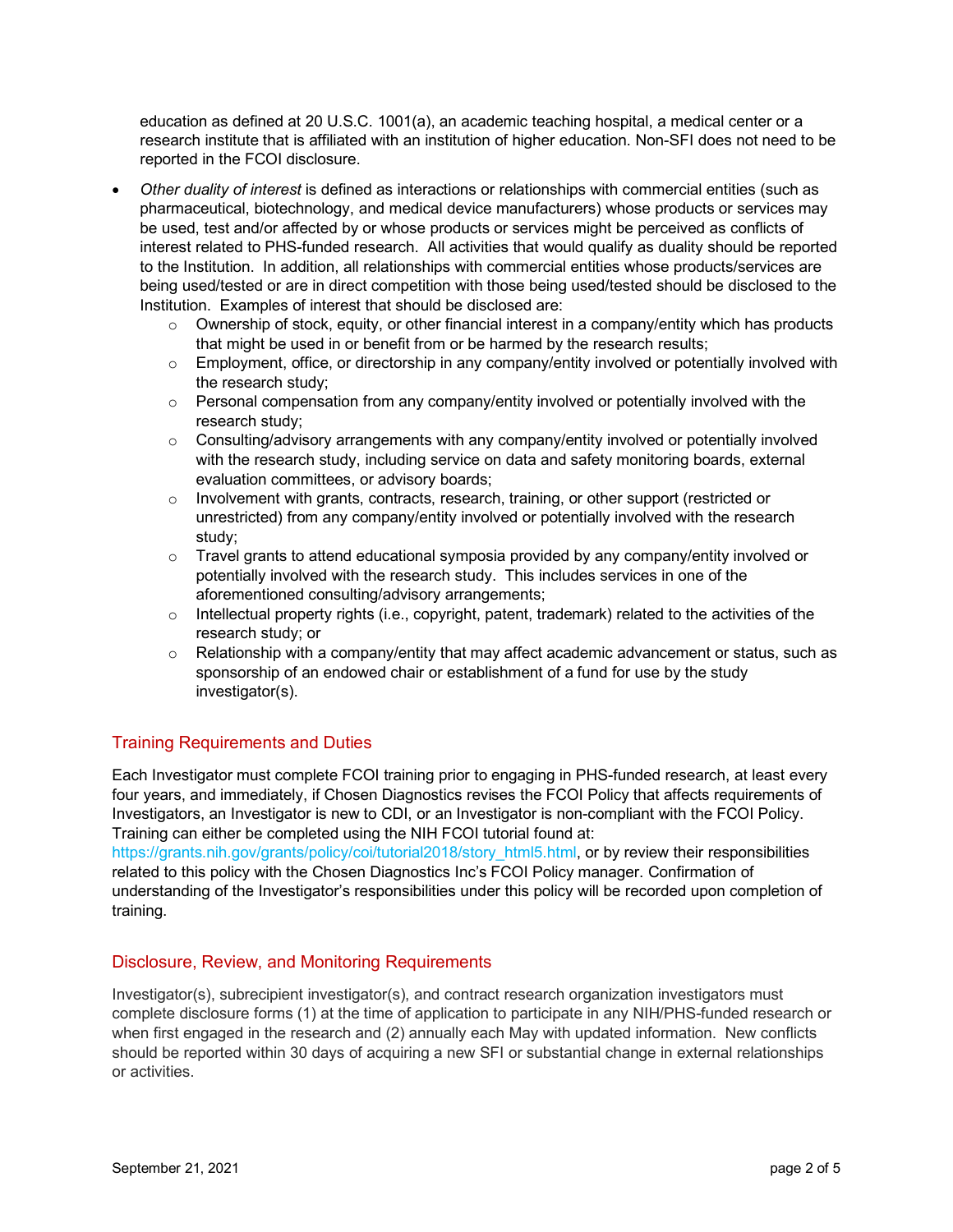To meet the qualifications for completion of a potential conflict of interest disclosure form, individuals are required to disclose both research and non-research related outside interests, regardless of value or income received. individuals should specify their level of interest in combination with levels of interest of their spouse and children as follows:

- $\circ$  No financial interest or equity:
- $\circ$  Financial interest in any publicly traded entity with a value of  $\ge$  \$5,000 including the value of equity interest;
- $\circ$  Financial interest >\$5,000 in a commercial entity that is NOT publicly traded OR ANY equity interest in such an entity;
- o Intellectual property rights and/or licenses

Personal compensation from any company/entity involved or potentially involved with the research study Chosen Diagnostics Inc will take the necessary actions to manage FCOIs of their Investigators, including subrecipient Investigators, train Investigators to follow the FCOI policy, document training, obtain required documents from Investigators including disclosures as stated above, maintain records, communicate SFIs with Chosen Diagnostics Inc's CEO/board, and monitor compliance.

## Reporting Requirements

Chosen Diagnostics Inc will submit initial, annual, and revised FCOI reports to the NIH/ PHS awarding agency as require under the FCOI Regulations [§50.605(b)(3), (4)] prior to expenditure of funds, within 60 days of identification for an Investigator who is newly participating in the project or within 60 days for new, newly identified FCOI for existing Investigators.

The FCOI Policy manager will (1) monitor ongoing investigator compliance and (2) submit annual updates to the NIH/PHS awarding agency at the time and in the manner specified by the agency, both until the completion of the funded research project to which the FCOI relates.

With respect to FCOI related to research sponsored by NIH/PHS awarding agencies, annual FCOI reports will be submitted through the eRA Commons FCOI Module for the duration of the project period (including extensions with or without funds) at the same time annual progress reports are required to be submitted and at the time of the extension.

If the FCOI is identified and eliminated prior to the expenditure of any NIH/PHS-awarded funds, no FCOI report needs to be submitted.

A financial conflict of interest exists when the FCOI policy manager reasonably determines that the SFI could directly and significantly affect the design, conduct, or reporting of the PHS/NIH-funded research. In determining whether there is an FCOI, the FCOI policy manager will consider all relevant factors and information, including but not limited to the nature of the research, the magnitude of the financial interest and degree to which it is related to the research, the extent to which the interest could be directly and substantially impacted by the research, and the degree of risk to the human subjects, if any, that is inherent in the research protocol.

Prior to making the decision whether an FCOI exists, the FCOI policy manager may impose interim measures, may ask the investigator to submit additional information, and may meet or communicate with the investigator.

## Maintenance of Records

Chosen Diagnostics Inc will maintain all disclosure forms and records from FCOI determinations or actions taken as a result of SFI not being reporting in a timely manner for a period of three years from the date of the submission of the final expenditure report to the NIH/PHS awarding agency or other dates specified in 45 CFR 75.361, where applicable.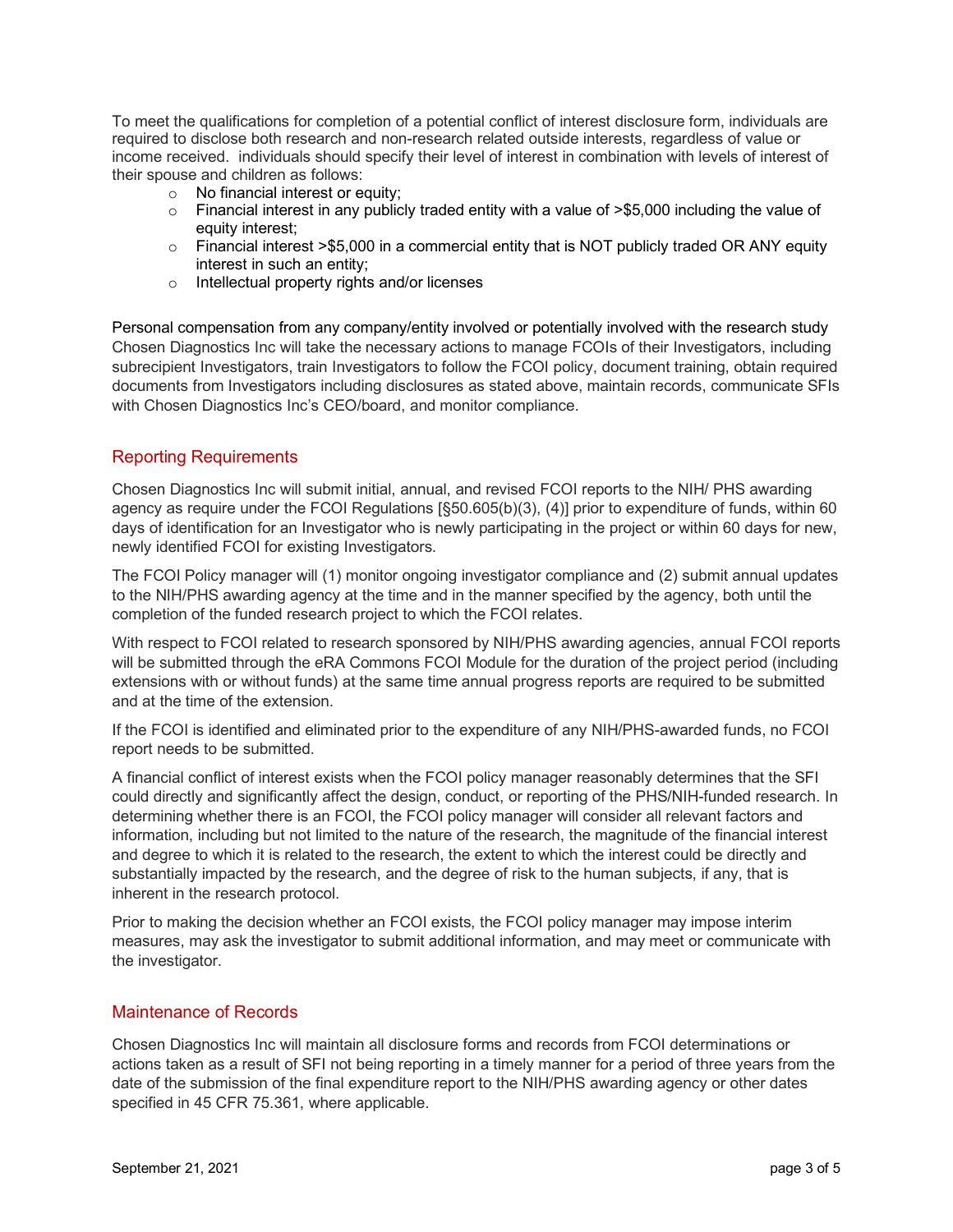# Enforcement Mechanisms, Remedies, and Noncompliance

Chosen Diagnostics Inc has the authority to enforce this policy. Sanctions, administrative actions, and other actions, including immediate termination, may be taken to ensure Investigator compliance. Chosen Diagnostics Inc may require that one or more of the following actions is taken in order to manage, reduce, or eliminate the potential FCOI:

- Public disclosure of FCOI when presenting or publishing research related findings or provide an addendum to previously published presentations;
- Research involving human subjects that involves disclosing FCOI to participants;
- Change of personnel or personnel responsibilities or disqualification from participation in all or a portion of the research; and/or
- Reduction or elimination of financial interest or eliminating relationships creating the conflict.

Individuals, with the Institution, subrecipient institutions, or contract research organizations, have an obligation to comply with this guidance policy. Examples of conduct that violate this policy includes, but is not restricted to:

- Failure to comply with annual disclosure process by refusal to respond;
- Intentional deception or dishonesty in disclosures;
- Omission of industry relationship disclosures;
- Failure to comply with management plan requirements; or

If an Investigator fails to comply with this FCOI policy, for whatever reason, the FCOI Policy manager will conduct a retrospective review of the Investigators activities within 120 days of CDI's determination of noncompliance for SFIs not disclosed timely or previously reviewed or whenever an FCOI is not identified or managed in a timely manner. At that time, it will be determined whether any NIH/PHS-funded research or portion thereof conducted during the period of noncompliance was biased in design, conduct or reporting. The review shall be documented consistent with the FCOI Regulations [§60.605(a)(3)(ii)(B)], and include project number, project title, PD/PI, name of investigator with FCOI, name of entity with which the investigator has a FCOI, reason for retrospective review, detailed methodology used for retrospective review, findings of the review, and conclusions of the review.

If, during the review, the failure of a research investigator to comply with this policy has, or appears to have, biased the design, conduct, or reporting of PHS-funded research, the FCOI Policy manager at the Institution must promptly notify the PHS awarding component of the findings. In addition, a mitigation report will be submitted to the PHS awarding component, detailing the impact of the bias on the research project and plan of action to mitigate or eliminate the effect of the bias consistent with the FCOI Regulations [§60.605(a)(3)(iii)]. The PHS awarding component will consider the situation and may take appropriate action or refer the matter to the Institution for further action, such as determining how to maintain appropriate objectivity in the funded project.

Penalties for deliberate violations of this policy will be adjudicated in accordance with applicable disciplinary policies and procedures. Penalties for failure to comply will be commensurate with the breach and may include, but are not limited to:

- Reimbursement to the institution for misused resources, including salary and/or other forms of institutional compensation and other applicable fines imposed by outside entities;
- Written admonition for placement in Individual's employee file indicating that the individual's good standing has come into question;
- Ineligibility to participate in grant applications, IRB, or IACUC applications or on committees;